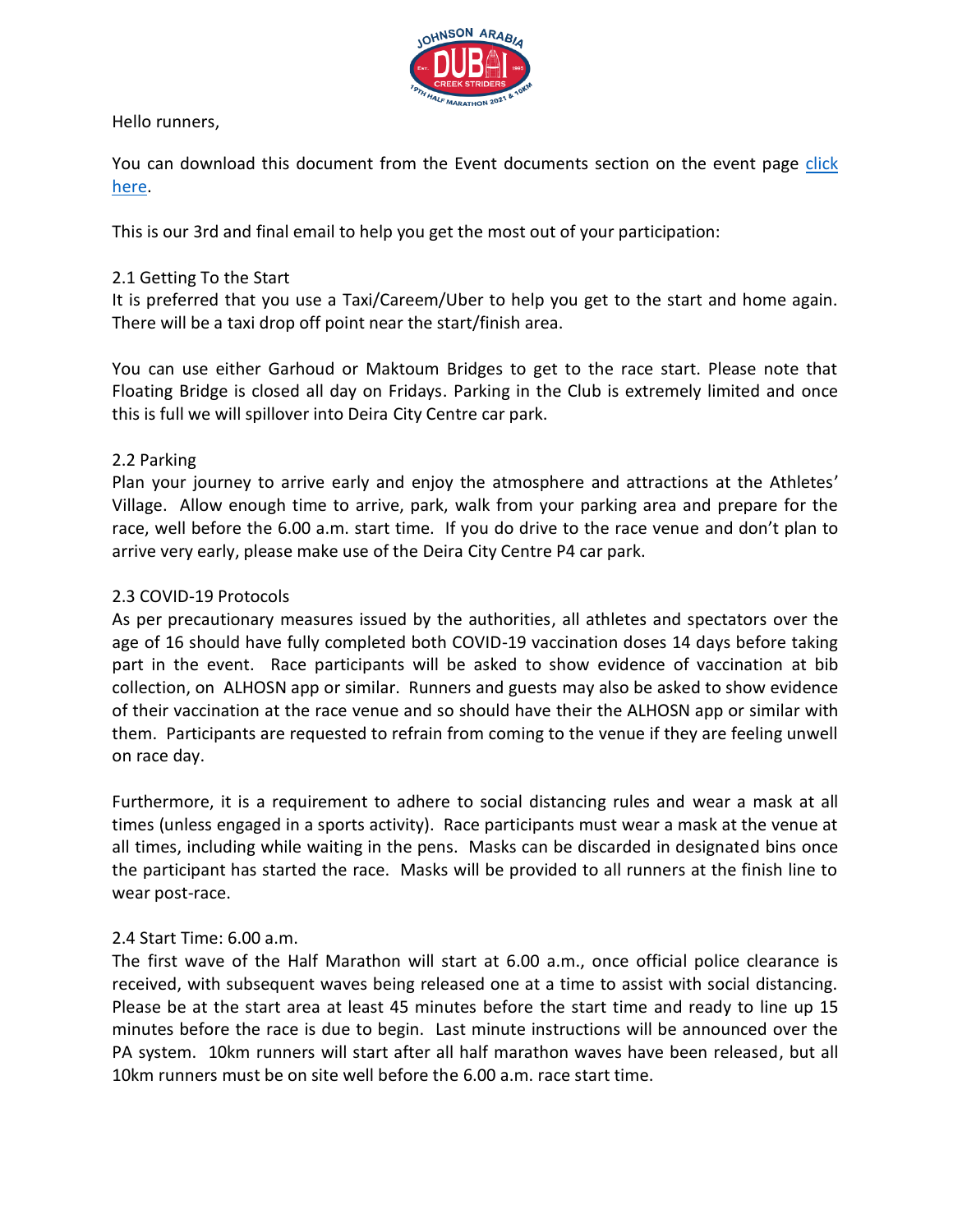### 2.5 Baggage

Baggage drop facilities are limited so we encourage you to leave belongings in your locked vehicle where possible. Bag drop containers, for the storage of baggage and other nonvaluable items, are located at the far end of the Athletes' Village, opposite the toilet block. Please refer to the start/finish area map for the exact location. Your baggage will be tagged against your bib number, so please ensure you have your bib with you when you arrive at the bag drop. You will also need to show your bib again to collect your bag. Race officials will oversee the container, but any item placed in the container is at the owner's risk. Important: The race organisers, sponsors, administrators and other officials cannot be held responsible for any lost, misplaced or stolen belongings.

# 2.6 Warm Up

Trainers from ASICS, our Official Fitness Partner, will lead runners through a series of gentle warm up and stretching exercises to prepare for the race ahead. The warm up starts at approximately 5:25 a.m. and will last 10 minutes. It's a free session, so get there early to make sure of a place!

# 2.7 Toilets

Toilets are available in the Boardwalk & QDs restaurants, next to the Chandlery shop (opposite the starting pens) and in the temporary toilet block at the far end of the Athletes' Village. Public toilets are also situated along the course. Toilet locations are indicated on the course map, which can be viewed near the entrance to QDs on race day.

# 2.8 Pre-Start Procedures

The line-up for any mass-participation event is always a bit tense, and even more so since COVID joined us, so we have made a few changes to our usual procedure to ensure you have a stress-free start to your race! All runners are expected to follow the instructions of marshals, who will direct you to your correct pen, to ensure a smooth and safe start to the race for everyone. Please remember these simple arrangements. Also, please remember that you are required to wear your masks at all times before starting the race.

# IF YOU HAVE A COMPLETELY WHITE BIB AND A NUMBER BETWEEN 1-99

When the MC announces the start of the line-up procedure, please go directly to the start line DO NOT go to one of the coloured starting pens. Please line up BEHIND the timing mats.

IF YOU HAVE A RED STRIP ON YOUR BIB AND A NUMBER BETWEEN 100-499 On the MC's announcement, please proceed to the RED starting pen and await the marshals' instructions.

IF YOU HAVE A GREEN STRIP ON YOUR BIB AND A NUMBER BETWEEN 500-999 On the MC's announcement, please proceed to the GREEN starting pen and await the marshals' instructions.

IF YOU HAVE A BLUE STRIP ON YOUR BIB AND A NUMBER BETWEEN 1000-1250 On the MC's announcement, please proceed to the 1st BLUE starting pen and await the marshals' instructions.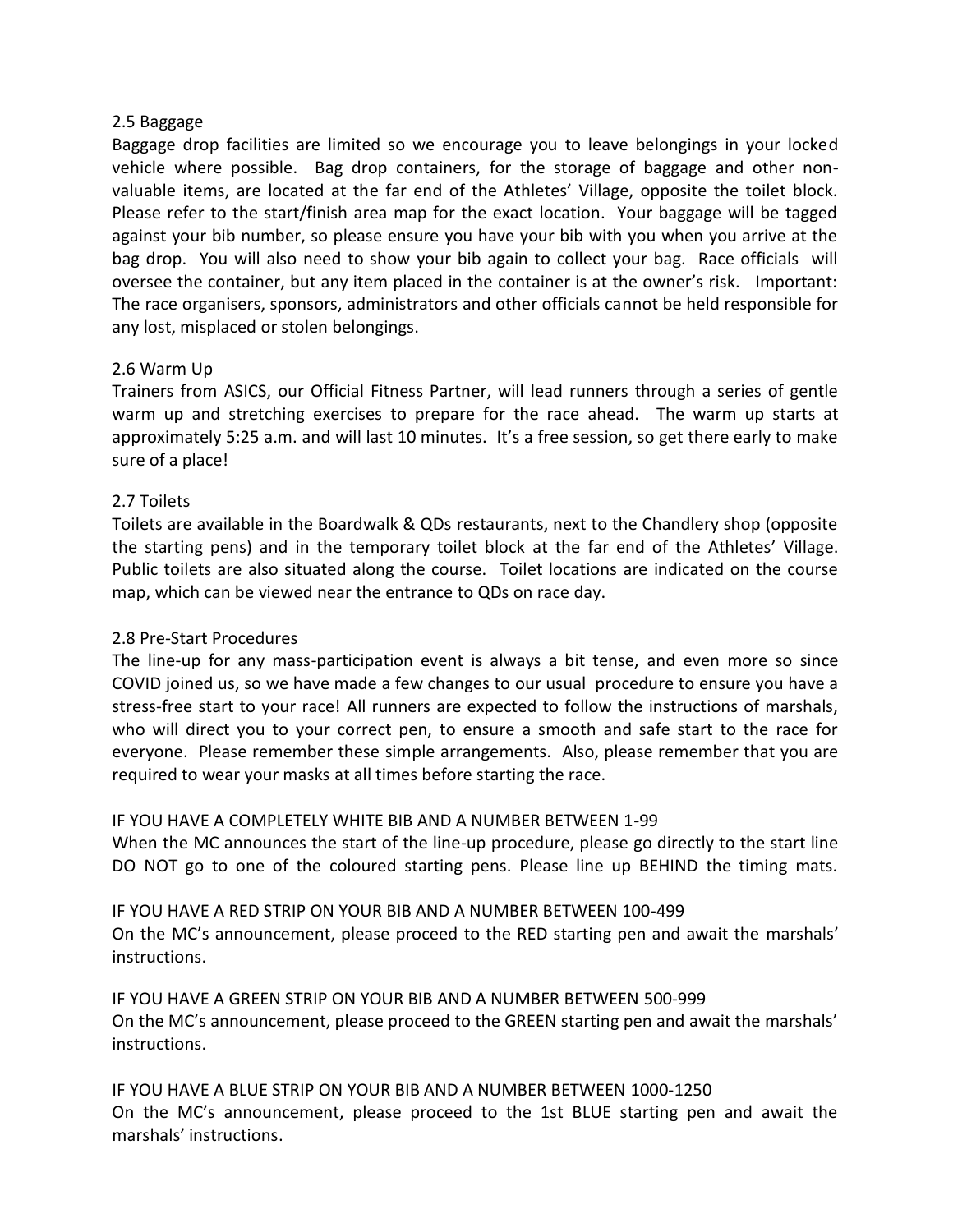IF YOU HAVE A BLUE STRIP ON YOUR BIB AND A NUMBER BETWEEN 1251-1999 On the MC's announcement, please proceed to the 2nd BLUE starting pen and await the marshals' instructions.

# IF YOU ARE A 10km RUNNER YOU WILL HAVE A YELLOW BACKGROUND ON YOUR BIB AND A NUMBER 2000 OR GREATER

On the MC's announcement, please remain in the athletes village and await further instructions. DO NOT move to the pens until YELLOW runners are called for the 10km start.

The 4 colour starting pens will be clearly marked with coloured flags and marshals will direct you to the correct pen. All runners should be assembled in the correct pen no later than 10 minutes before the start of the race. The PA system will keep you informed in the lead-up to the start of the race. Please ensure your race number is clearly visible and securely fastened to the FRONT of your vest/t-shirt and that you are in the correct pen corresponding to your uploaded predicted finishing time. If you wish to run with a pacer in your timing pen please move to your pen as soon as you are called to ensure you can be near them in your pen.

### 2.9 On the Start Line

When called forward by the marshals, please move slowly towards the start line-up with your allocated start wave. To ensure safety, runners will be released in 5 waves, one for each pen. The race and clock will start at the sound of the starting gun but your individual finish time will be based on your personal chip time, which will start as you cross the start line.

# 2.10 The Course

The race follows a scenic route along, under and over the Dubai Creek. There may be roadworks on some sections of the route. Race Instructions will be updated closer to the race to allow for these. The course will be well marked by orange cones, where required. Marshals are in attendance at all junctions and other critical areas. Please follow the marked route and do not attempt to short-cut any section – offenders will be immediately disqualified. Timing mats are placed en-route to ensure all runners complete the full course.

The race is run primarily on pavements. When it is necessary to run on, or across, roads, runners must take full responsibility for their own safety. Important: You must run on the designated course and comply with marshals' instructions at all times. Always be aware of traffic when on, or crossing, roads.

#### 3.1 Official Pace Groups

The race will feature ten Pace Groups to help you achieve a predicted finish time. Pace Group Leader are easily identifiable by their special ASICS PACER shirts and the pacer flags they will carry with their predicted finish time. We have pacers planning to run the following race times: 1hr 30, 1hr 35m, 1hr 40m 1hr 45m, 1h 50m, 2h, 2hr 15m, 2hr 30m, 2hr 45min, and 3hr. The pacers will be introduced on stage approximately 30 minutes before the race so be sure to join the correct pacer if you want to 'get on the bus' for your chosen time. Please note that the pace runners are human and although every effort will be made to finish in the predicted time, no responsibility can be attached to the pace runners or the organisers if you fail to finish in the predicted time.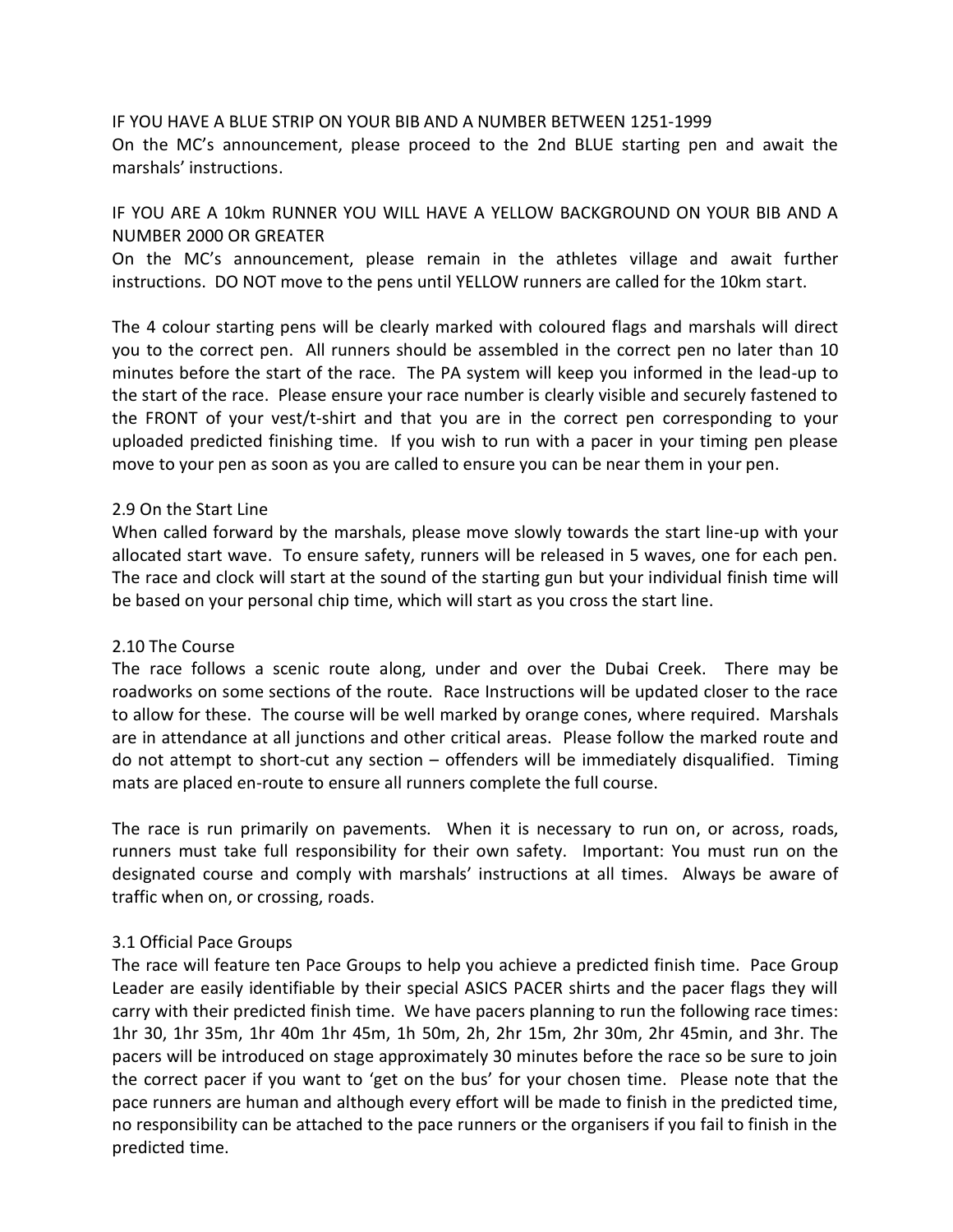### 3.2 Start & Finish Times

Hopasports/Premier Timing will provide the official timing and results. Your timing tags will be detected as you cross over the timing mats at the start and finish, and at certain points along the course, and will provide split and finish timings. Full results will be posted on [Hopasports.com](hopasports.com) at the end of the race, after consultation with race officials and referees whose decision is final. All results will be based upon your own personal, net chip time.

# 3.3 Closure of the Floating Bridge All Day on Friday

Please note that the Floating Bridge is now closed ALL DAY on Friday. As vehicles still use this junction to perform a U- turn, please continue to exercise caution in this area. Marshals have been instructed by the Dubai Police to enforce strict safety procedures to ensure you safely cross the intersection.

3.4 Areas for Extra Care on the Course There are a number of sections of the course that will require your full attention

0.50K – DCGYC driveway – Take care when running over the speed humps along the drive. (outbound & return)

1K – Exiting the Club - Turn right and watch out for traffic as you join a busy road. Please use the pavements whenever possible and keep inside the designated course (marked by orange cones).

6.6K – Dubai Courts - Due to construction of a new building for Dubai courts, the route will be going parallel to construction work, please run along the pavement and area marked for the race.

7K & 18K – As you pass under Maktoum Bridge We have instructed no fishing here on race day, but the area may still be busy with fishermen so look out for anyone casting their line and be careful underfoot as the ground will be wet and slippery. (outbound and return).

7K – Maktoum Bridge - The course splits here between 21.1K and 10K routes. Please look out for the signs and follow the directions of the marshals to your correct routing.

12K – Shindagha Tunnel - Take care at the entrance to the tunnel as there is construction work in the area.

16K – 17K - Al Seef Area - There are tight turns and some steps in this area so please take care and follow the arrows.

19K – Exiting Maktoum Bridge – Road works are in progress and there is a sharp right turn to access the footpath.

20K – Near Club Entrance - You will exit the footpath from the construction entrance, please keep an eye out for traffic on the right and remain inside the marked cones.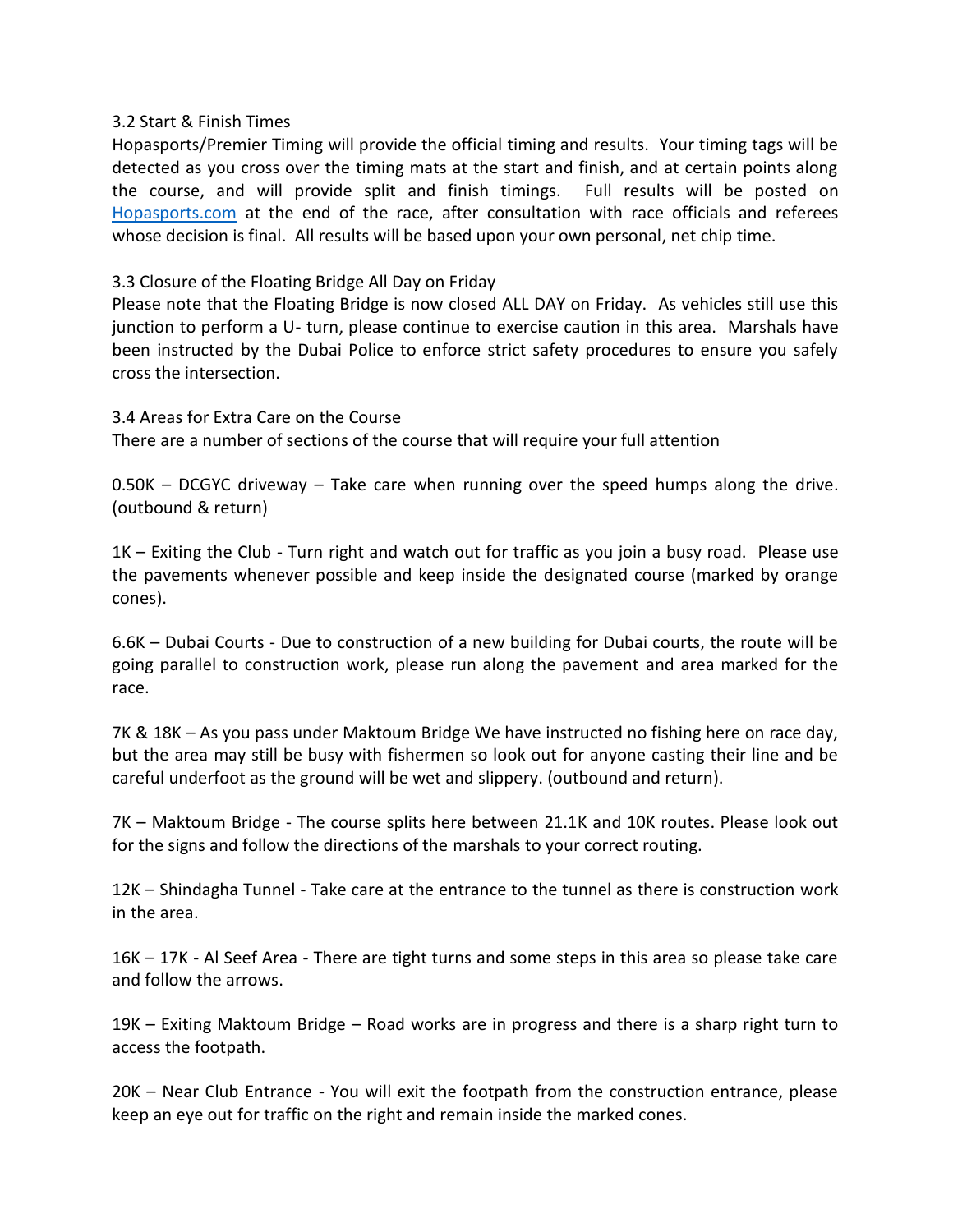# 3.5 Drink Stations

Keeping cool and regularly replacing lost fluids is a must for all runners. Please make use of the drink stations situated along the course. Emirates Water will be available approximately every 3K, as well as at the start and finish lines and Pocari isotonic drink will be available approximately every 6K. Due to COVID protocols we have had to return to single use bottles for Pocari and water; please dispose of your used bottles carefully in the nearby bins to avoid risks to other runners and to support our recycling efforts.

# 3.6 Medical Aid

Ambulances will be located at certain points around the course, as well as at the finish area. If you start to feel unwell please stop running immediately and wait for the medical officers to attend to you. If possible, please alert the nearest marshal who will assist you. If you feel unwell at the end of the race, please consult with the Medical Doctor located at the start/finish area.

# 3.7 At the Finish

10km runners and 21.1km runners will be funneled separately on the approach to the finish line. Please look out for signs and follow directions of the marshals. Upon crossing the finish line, 21.1km finishers will be presented with a unique commemorative medal. There will be gold medals for the first 10 male and 10 female finishers. Silver medals will be given to the next 20 male and 20 female finishers and all other finishers will receive bronze medals.

10km runners will also receive dedicated gold, silver and bronze 10km medals. After receiving your medal, please follow the marshals' instructions and keep moving forward to the Athletes' Village to clear the finish area for runners behind you. Please do not pass again near the timing mats while still wearing or carrying your bib/timing tag as this may invalidate your time.

# 3.8 Cheating

Cheating is against the spirit of the event, so please do not be tempted to cheat. There will be monitoring stations on the course and any participant found to be cheating will be immediately disqualified from the race. Runners entered for the Half Marathon distance will be considered as disqualified if they do not complete the full distance. It is not longer possible to switch to the 10km distance once the race has started.

# 3.9 Spectators

Being a spectator is a fun way to spend the morning and provides great support for runners who may need a little extra encouragement. However, please be aware of the following simple rules:

- Please follow all COVID safety protocols.
- Please keep all children well clear of the route and finish area.
- Do not enter the official course at any time, particularly the start and finish area.
- Do not obstruct, or get in the way of the runners.
- Do not move barriers or tapes installed along the course.
- Please support all runners with a clap and a cheer  $-$  it may help them set a new personal best, or just make it to the finish line!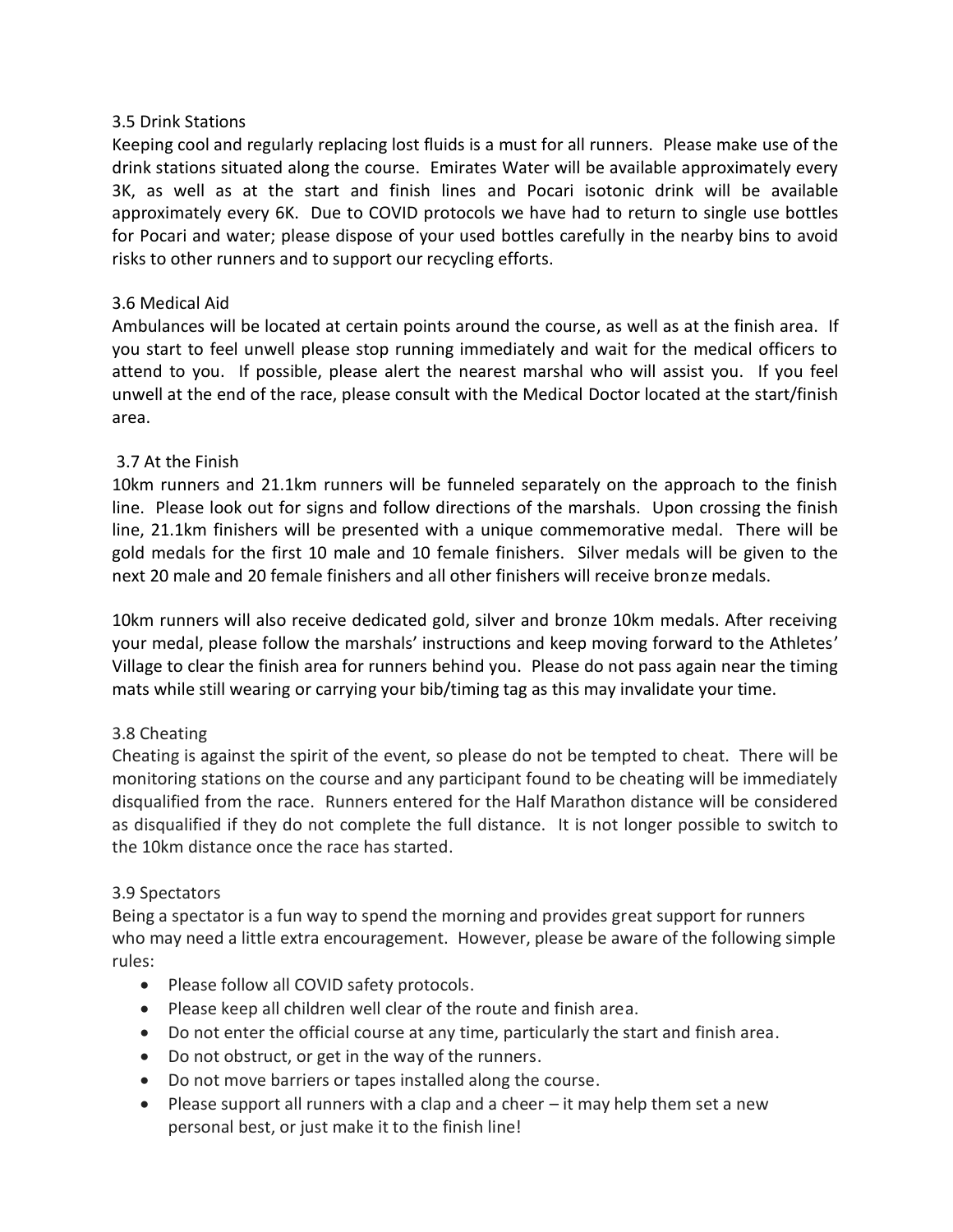# 4.1 Meeting Area

Please meet friends and family in the meeting area of the Athletes' Village to the right of the finish area, outside QD's Restaurant. Do not congregate in the finish area as this blocks access for other runners' who are completing their run.

### 4.2 Post-Race Recovery Stations

Sponsors, Athletes' Junction and Elite Sports Perfomance will be providing complimentary advice and recovery services in the Athletes' Village.

# 4.3 Toilets and Post-Race Shower Facilities

Pre-race toilets are available in the Boardwalk & QDs restaurants, next to the Chandlery shop (opposite the starting pens) and in the temporary toilet block at the far end of the Athletes' Village. Race route toilet locations are indicated on the map which can be viewed near the entrance to QDs.

Excellent post-race shower facilities are available at the Golf Club House just a 5-minute walk from the finish area. For those with tired legs, complimentary golf buggies will pick up at the Chandlery to take you there. Please bring your own towel if you plan to use the shower facilities.

Drinks, including Emirates Water and Pocari, and other refreshments, will be available in the finish area and Athletes' Village along with products, services and entertainment from our valuable sponsors.

# 4.4 Snack box

Due to COVID-19 protocols, we unfortunately cannot offer the usual, amazing buffet breakfast this year. Instead, all runners can pick up a yummy breakfast snack-pack from the Athletes' Village. You must present your run number to avail of the breakfast pack so please be sure to hang on to this and bring it with you to collect your pack. Seating will be available in QDs if you wish to eat you breakfast on site. Please be sure to use the sanitiser provided before eating.

# 4.5 Trophy Presentation and Raffle Draw

At approximately 9.15 a.m. the MC will announce the names and bib numbers of the winners in each age category, who will be invited to come up to the stage to receive their trophy. Winners who are not there to collect their prize in person will be contacted after the race.

#### 4.6 Race Photographs

Your race photography is covered by Ojas Moments, an advanced race photo sharing technology. Dubai Creek Striders has partnered with Ojas to launch this unique photography experience at the Johnson Arabia Dubai Creek Striders Half Marathon & 10k 2021. These are the Ojas benefits you can look forward to on race day:

- Rich, photo gallery experience
- Fast photo tagging and delivery
- Easy social sharing of personal gallery
- Digital finishers' poster
- 3D flythrough map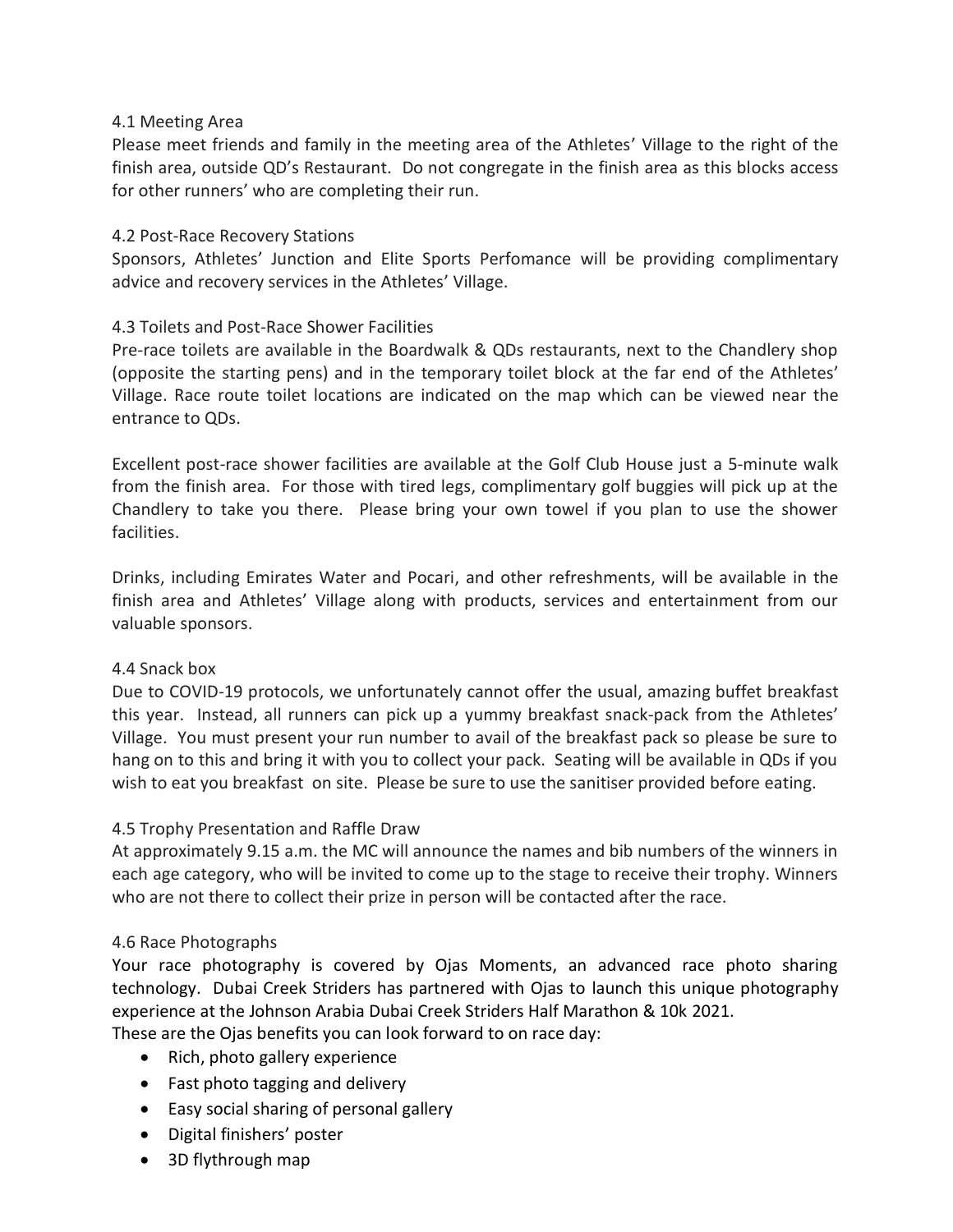# **A Big Thank You to our Many Wonderful Sponsors**

The Johnson Arabia Dubai Creek Striders Half Marathon & 10K would not be possible without the generous support of the following wonderful partners:

| Johnson Arabia                     | <b>CML</b> International |
|------------------------------------|--------------------------|
| <b>ASICS</b>                       | Spinneys                 |
| Pocari Sweat                       | <b>Emirates Water</b>    |
| <b>HonorFX</b>                     | <b>Ojas Moments</b>      |
| Dubai Creek Resort                 | Park Hyatt Dubai         |
| Café Peloton                       | Moore Stevens            |
| <b>SUUNTO</b>                      | Dawson Sports            |
| Athletes Junction                  | Elite Sports Performance |
| Kula                               | <b>Funky Pants</b>       |
| Dr. O                              | <b>Heritage Express</b>  |
| London Dairy                       | Unikai                   |
| Emirates Macaroni                  | Nivea                    |
| American Garden                    | <b>Mighty Socks</b>      |
| <b>Right Track Advertising</b>     | Marina Furniture         |
| <b>Kerala Riders</b>               | Meeras                   |
| Media One Hotel                    | <b>McPack Removals</b>   |
| Accent Office Supplies Trading Co. | <b>Blue Axis</b>         |
| Seven Spikes                       |                          |

And finally, a huge Thank You for the great support from the following Government entities, without whom this event would not be possible:

UAE Athletics Federation Roads & Transport Authority Dubai Sports Council Community Development Authority Dubai Police Dubai Municipality Dubai Courts

The Dubai Creek Striders Team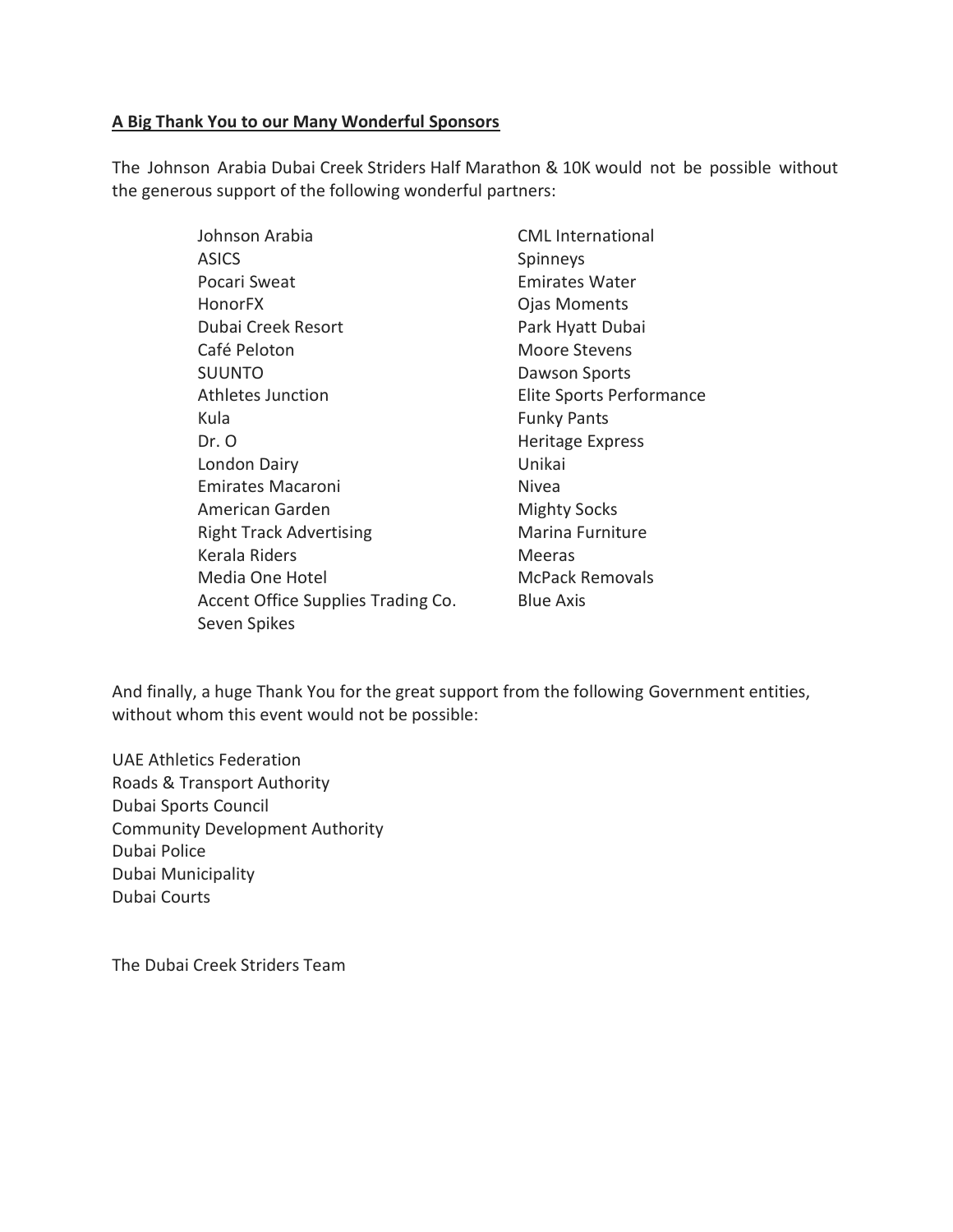# **EMAIL 2 of 3 (RACE PACK COLLECTION AND BIB INSTRUCTIONS)**

# Dear Athlete,

Those of you who will enjoy the event the most will be the ones who read the below instructions carefully as you prepare for Race Day at 6.00 a.m. on Friday 3rd December. Please help us to ensure a safe and enjoyable running experience for all by following these simple instructions. This email covers the instructions for Race Pack collection and Bib number instruction and you will receive one more email in the next few days covering race day instructions.

Dubai Creek Striders supports the fight against COVID-19 and follows the National Emergency, Crisis and Disaster Management Authority (NCEMA) and Dubai Sports Council (DSC) guidelines to ensure the highest safety standards and relevant preventative measures to protect the health and safety of its community members.

As per precautionary measures issued by the authorities, all athletes and spectators over the age of 16 should have fully completed both COVID-19 vaccination doses 14 days before taking part in the event. Furthermore, it is a requirement to adhere to social distancing rules and wear a mask at all times (unless engaged in a sports activity). Race participants will be asked to show evidence of their vaccination at bib collection, on the ALHOSN app or similar. (Please bear this in mind if collecting a bib for someone else). All athletes and visitors to the race venue should also have their vaccine evidence with them, in case they asked to show it.

1.1 Collection of Race Pack (Race Bib, Race Bag and Race T-shirt)

TUESDAY 30th NOVEMBER Time: 3.00 – 8.00 p.m. WEDNESDAY 1st DECEMBER Time: 9.00 a.m. – 2.00 p.m. Location: The car park of Spinneys Al Wasl Road, Umm Suqeim 1. <https://goo.gl/maps/y4qTJZPUW4awovBA8>

THURSDAY 2nd December – Time: 5.00 – 8.00 p.m.

Location: Car park outside QD's Restaurant, Dubai Creek Golf & Yacht Club (i.e. the race venue) <https://goo.gl/maps/4ZhV9d2CEgB8RZcX7>

Important:

- Race bibs, race bags and race t-shirts will NOT be handed out on race day.
- Overseas entrants who may need special pick-up arrangements should contact the race organisers at info@dubaicreekstriders.com
- If you are unable to personally collect your race number and bag you may give the Official RECEIPT INVOICE (you can print this directly from your Hopasports account) to your partner/friend who can then pick it up on your behalf. They must also have a copy of your VACCINATION EVIDENCE.
- It is your responsibility to get your Race Pack; there are NO SPARES. NO BIB NO RACE.

1.2 Your Race Number and Timing

The following people will NOT be timed and will NOT receive photos:

- Those wearing their number on their back, under clothing or not at all!
- Those who remove, bend or tear the timing tag on the reverse of the number!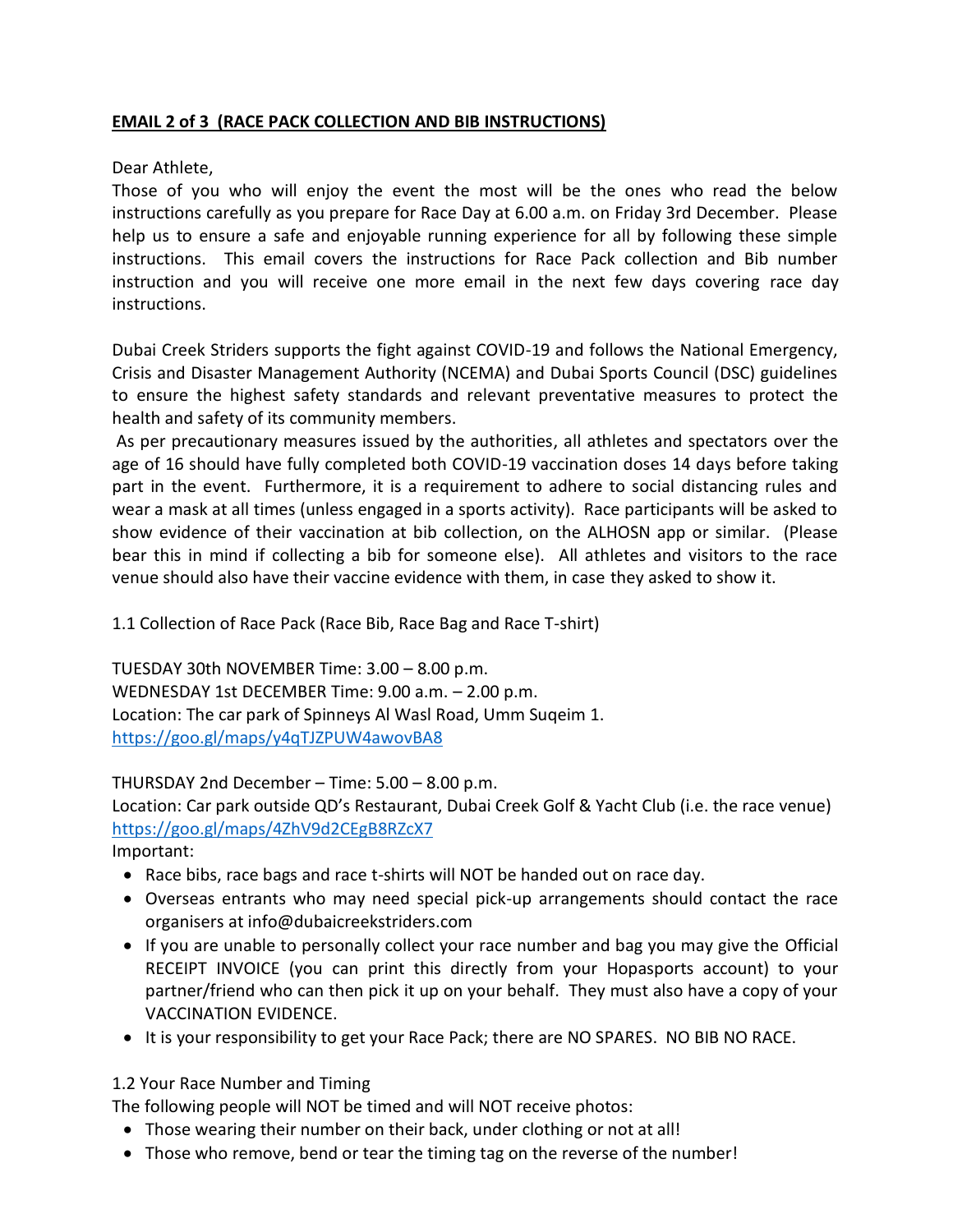Race Number

- Attach your number to the FRONT of your vest. Do not cut, fold or modify the number in any way as it is contrary to the rules and may lead to your disqualification. If your number is not visible at all times during the race you may be stopped, or even disqualified from the race and you will not get any race photos!
- Important: You must NOT use someone else's number and must not let anyone else use yours. Your number is unique to you and is matched through our computer database and timing system to ensure safety, provide accurate times and eliminate cheating.

# Timing

Official race timing will be provided by Premier Timing using MyLaps BiBTag. Your timing tag is uniquely registered to you and will be fixed on your running bib. Please remember to wear your bib ONLY on your FRONT.

Please write down emergency contact name/number and any medical conditions on the back of the Bib. Please also complete your medical details in your Hopasports account - these details can be accessed immediately by medical staff if required; NOT filling in this info and your emergency contacts correctly is at your own risk; please take 2 minutes of your time for your own benefit.

The event organisers, its sponsors, administrators and anyone involved in the event cannot be held responsible for any medical condition arising from participation in the event.

Remember – no tag, no time!

# 1.3 Race T-Shirt

You will receive an ASICS Technical Official Race T-Shirt as part of the race pack. Those wearing the ASICS T-shirt for the race will be in with a chance of winning a free pair of shoes from ASICS.

# 1.4 No longer able to run?

It is no longer possible to cancel or refund your entry. There is NO option to swap, give, sell, transfer or defer your entry; please do not jeopardise the integrity and safety of the event by attempting to do so! If the participant is unable to run on race day due to any reason, the participant can collect the race pack at the designated times above, run the event virtually (on a later date) and collect their medal from the organisers after informing them in advance.

# 1.5 Remember

- Do arrive in plenty of time
- Do not bring valuables
- Wear running clothes and shoes that you are used to nothing new that may cause chafing or injury
- If you are planning to use the Official T-Shirt, try it out and wash it before race day
- Don't suddenly stop or change direction, particularly at the drink stations
- Dispose of empty drink containers carefully at the side of the road or in the bins provided
- Hydrate often before, during and after the race

Happy Running - Be Safe - Be Fair - Have Fun. The Dubai Creek Striders Team